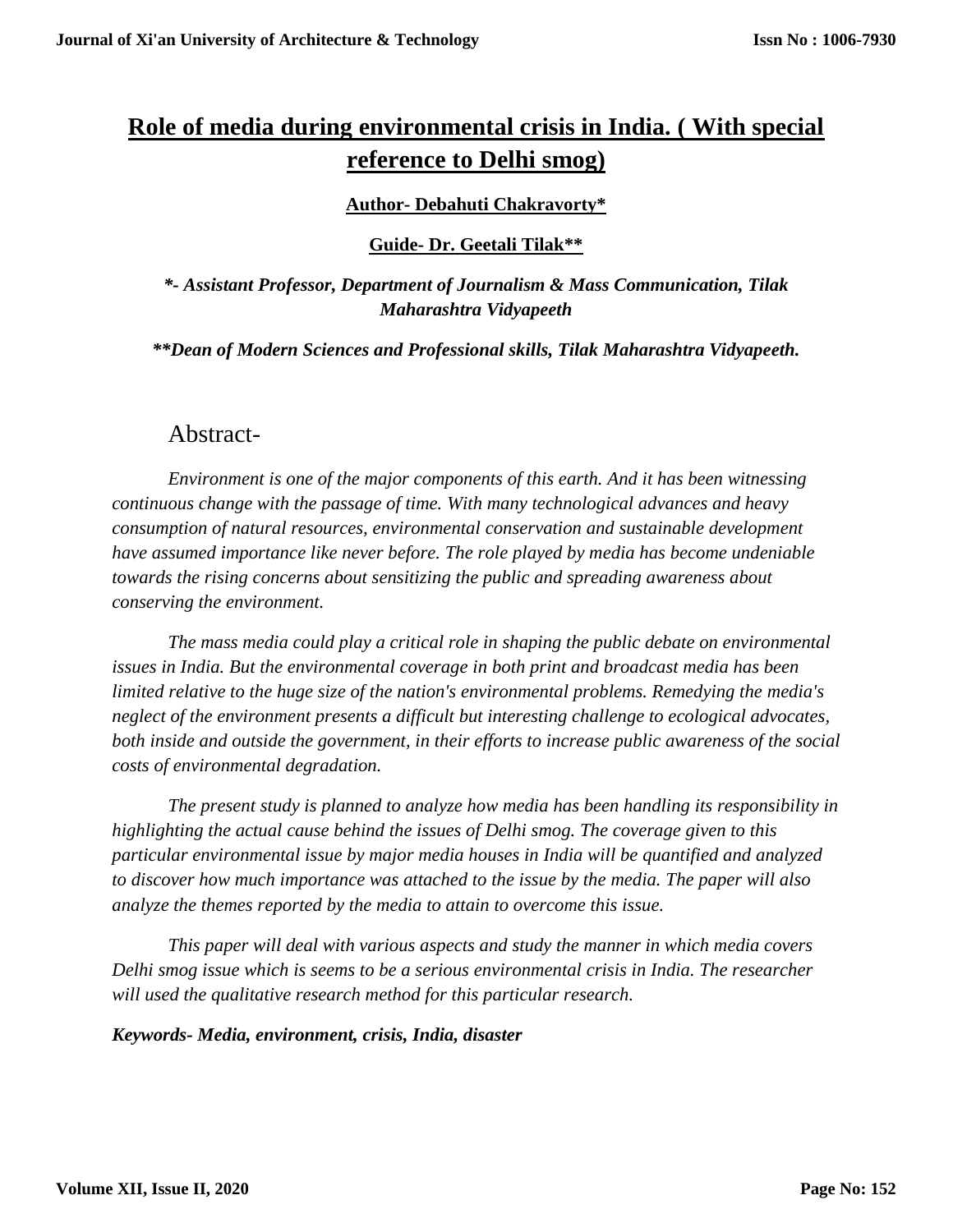#### **Introduction**

Environment is one of the major components of this earth*.* The environment offers us so many benefits that we can never repay our entire lifetime. Yet, mankind for its own vested interests have turned a blind eye towards the preservation and safe keeping of the environment. With technological advances and the heavy consumption of natural resources, environmental conservation and sustainable development have assumed importance like never before.

One can describe Environmental Crisis as a dramatic, unexpected, and irreversible worsening of the environment leading to significant welfare losses. With rapid development, today modern humanity faces numerous problems. Massive industrialization and the rapid growth of the population are the key reasons for these ongoing problems. In fact, these problems are interdependent. For example, the growing population can cause the social problems like poverty, which in its turn causes the extreme exploitation of the natural resources and contributes to environmental pollution. This chain of logical connections may be formulated as the environmental crisis. The environmental crisis is not a negative forecast for the distant future, but as a matter of fact, it is the most current and ongoing problem at the global level.

Among all the other concerns in environmental crisis, climate change is a major one. The climate change occurs as a result of anthropogenic factors, mainly greenhouse gas pollution. Modern technological is highly depended on burning fossil fuels at factories, agricultural facilities, and pastorals. Various human activities also contributes to the destruction of green forests, which results in flooding, poor quality of the air and disruption of the natural ecological systems. The visible results of the climate change are the changes in global mean surface temperature, ocean circulation, sea level, species distribution, and precipitation patterns. Degraded air quality is the another concern associated with the climate change. The degraded air quality affects people and contributes to many diseases, including cancer, cardiovascular disease, and respiratory diseases. Approximately 1 billion of people live in industrial areas with poor air quality. The most affected territories with poor air quality are India, China, and Western-Pacific region. In these regions, almost 6 million deaths are caused due to the air pollution. Besides, low productivity of land is the result of air pollution.

At the global level, there has been considerable anxiety towards natural disasters. In 1989, the decade 1990-2000 was declared the International Decade by United Nations General Assembly. This declaration was made for the Reduction of natural disaster with the objective to reduce loss of lives and property and restrict socio-economic damage through concerted international action for appropriate management strategies, especially in the developing countries. In India, many natural disasters have caused havoc to the life and property of citizens and nature as a whole from time to time. Amongst all the natural disasters, floods and earthquakes are the most common in India. Due to large population growth and large scale migration of population into urban areas, floods, droughts, cyclones, earthquakes and landslides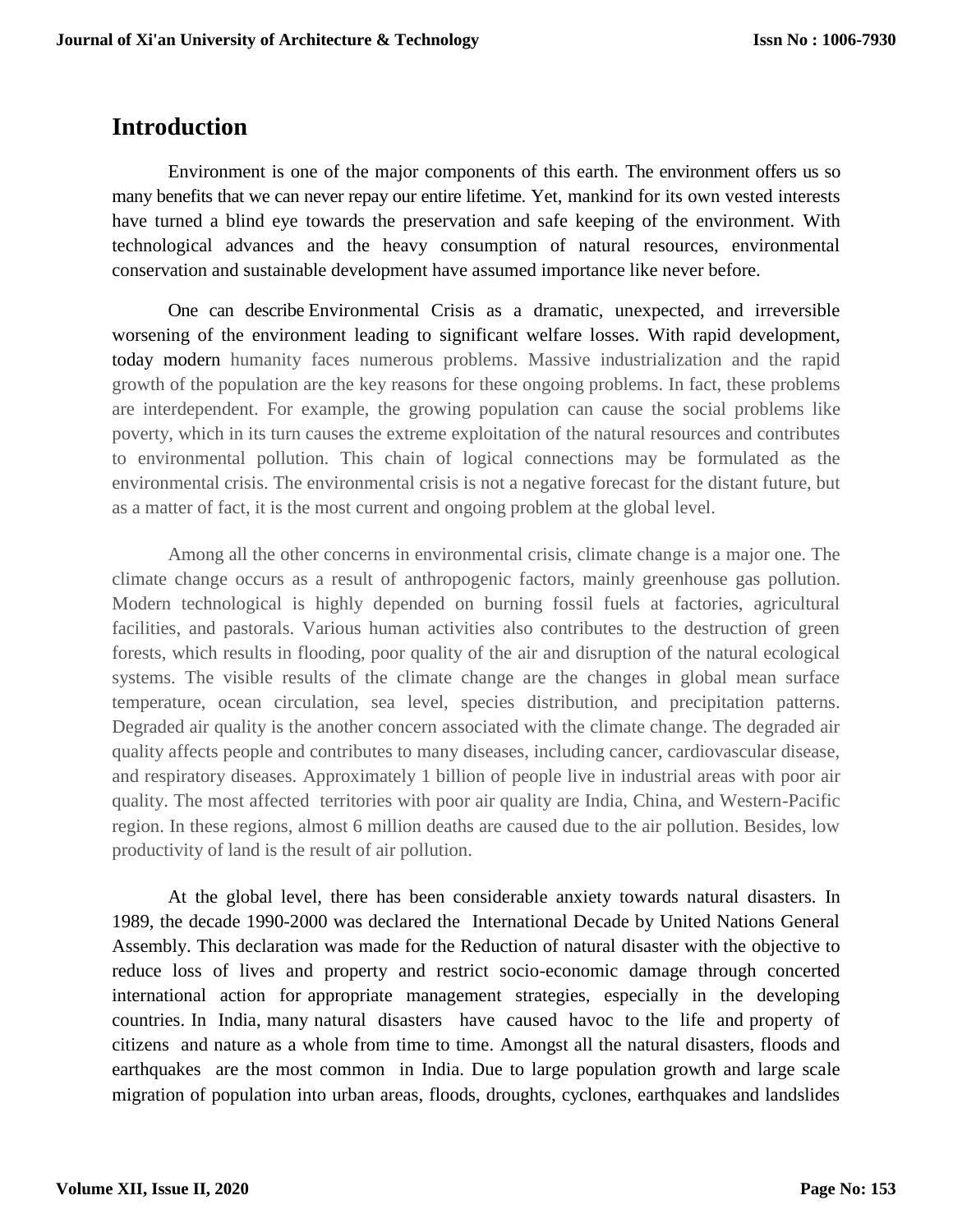have been recurrent phenomena in India. In the southern part of India, states of Tamil Nadu and Kerala, have been witness to catastrophe caused by cyclones, storms, tsunamis surging in the coastal regions, earthquakes, monsoon flash floods and landslides. The multi-day cloudburst centered on the North Indian state of Uttarakhand caused devastating floods and landslides resulting in the country's one of the worst natural disaster. These states are no exception in India. Eastern states of Assam, Bihar and Orissa bear the brunt of nature every year in form of monsoon floods and cyclones. Even the national capital also suffers from severe air pollution from last couple of years due to the careless activities of mankind.

In November 2016, Delhi residents faced to deadly smog, with the particulate matter which was 15 times higher than safe levels. This record-breaking toxicity put at risk the lives of approximately 25 million people. During a five-day period, the state government took many actions to combat the worst effects, including closing of all schools, halting all construction projects, banning diesel generators, except those in hospitals, and even sprinkling water on the streets. Supreme Court addressed the problem with a temporary ban on the sale of firecrackers in Delhi, just before Diwali, the most important Hindu festival in North India. Many news reports mentioned that despite the ban, Delhi residents burned firecrackers, and because of this air quality in some places exceeded hazardous levels again. Delhi consistently exceeds the most threatening levels of hazardous air pollution by almost 10 times, the worst among all those measured . In 2014, Delhi surpassed Beijing as the city with the worst air pollution in the world. And it has worsened in recent years: There is now twice as much suspended particulate in Delhi as there was in the early 1990s. Outdoor air pollution is now the fifth largest killer in India, with almost 620,000 premature annual deaths due to air pollution-related diseases.

According to World Health Organization, 2016, air pollution has become the leading cause of cancer and a major cause of respiratory infections, heart disease, and lung cancer. Outdoor pollution resulted for almost 3 million deaths worldwide, mostly in developing countries (World Health Organization, 2016).Despite this serious health risk, and growing concern around the world, Indian media were not highly successful in framing the issue of air pollution. Frames in media influence how the public defines a social problem, and they set the agenda for policy makers to address such issues. Media frames help build ideas of how the public attributes causes and responsibility for solutions to such a problem. Understanding this phenomenon will help media companies, health communications practitioners and policy makers clarify the causes and solutions to the public.

Environmental awareness is to understand the delicacy of our environment and the importance of its protection. Promoting environmental awareness is an easy way to become an environmental representative and participate in creating a brighter future for our children. To define environmental awareness one must understand the environmentalist movement. It is the necessity and responsibility of humans to respect, protect, and preserve the natural world from its anthropogenic (caused by humans) afflictions.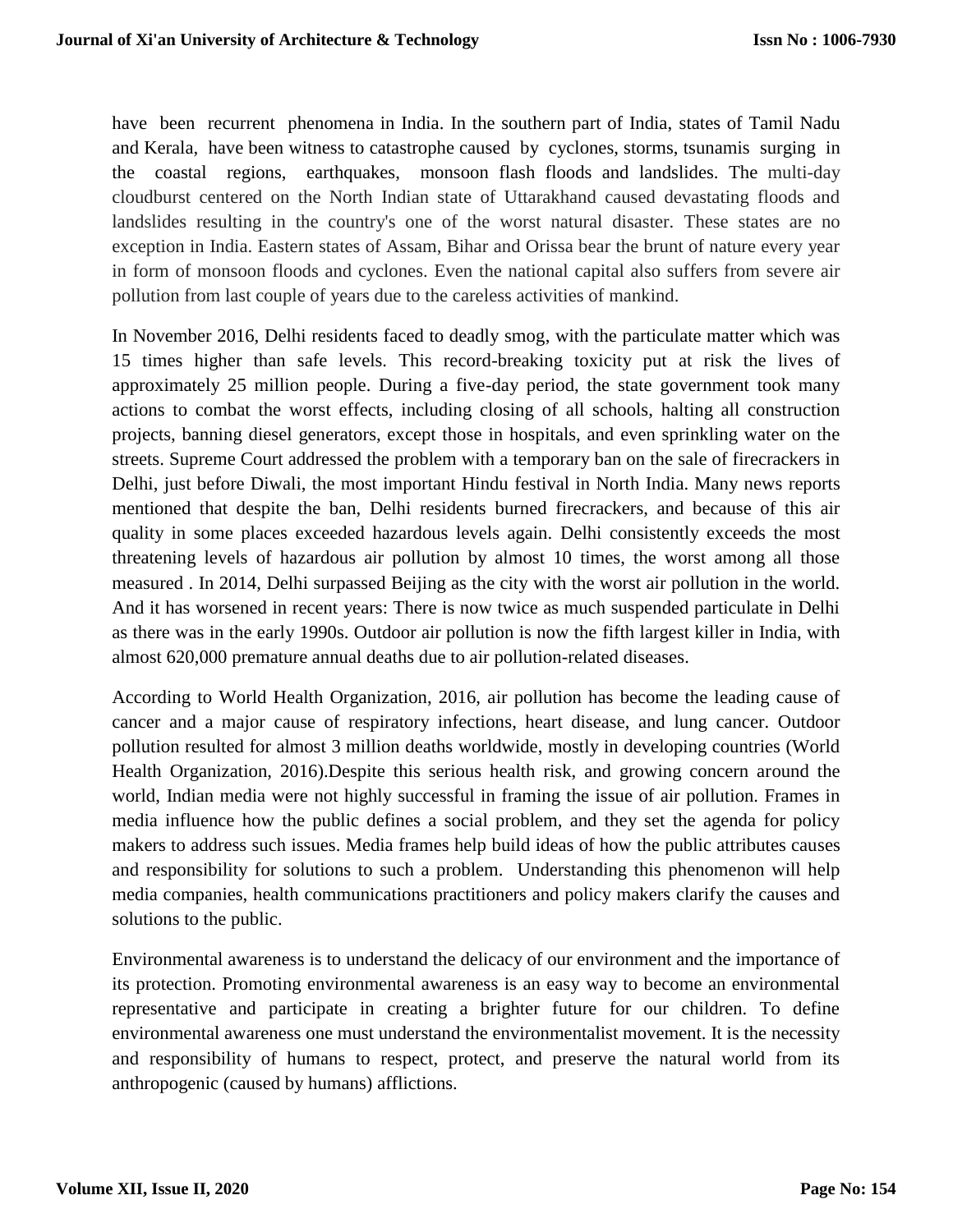The news media can play a powerful role in shaping public opinion and setting agendas for clean air. News reporting can build an understanding of the causes, consequences and potential solutions for air pollution, and, through frequent and prominent reporting, it can help to establish certain issues as urgent public priorities. Conversely, when news reporting is inaccurate, it can perpetuate misunderstandings and misdirect the public's support for solutions. Hence, to ensure that the public is appropriately informed and provided with the necessary information to be effectively engaged and to demand evidence-based policies, it is important to understand the current state of news media reportage and to engage with the news media, as a critical stakeholder, to advance evidence-based public policy.

During the past three decades, news media have become influential translators of environmental issues linking science, policy, and the citizenry. Historical trends in public discourse—shaped in significant part by elite media—demonstrate news media's critical role in shaping public perception and the level of concern towards environmental issues. Media representations of climate change and global warming are embedded in social, cultural, political, and economic dimensions that influence individual-level processes such as everyday journalistic practices. Media also have a proven strong influence on policy decision-making, attitudes, perspectives, intentions, and behavioral change. **B**ut those connections can be challenging to pinpoint; consequently, examinations of elite news coverage of climate change, particularly in recent decades, have sought to gain a stronger understanding of these complex and dynamic webs of interactions.

Most of us depend on the media to help make sense of the deluge of information presented to us, especially information about environmental risks, technologies, and initiatives. As noted by Schudon (1982): "The power of media lies not only (and not even primarily) in its power to declare things to be true, but in the power to provide the form in which the declaration appears. News in a newspaper or on television has a relationship to the "real world", not only in content but in form; that is, in the way the world is incorporated into unquestionable and unnoticed conventions of narrations, and then transfigured no longer for discussion, but as a premise of any convention at all."Just as Kuhn (1996) states that changing the perspective or dominant paradigm changes the picture sketched by the empirical evidence, the transfer of information from media to individuals also changes the picture of reality. Considerable evidence since the 1970's has shown that journalists play a key role in shaping our picture of the world as they go about their daily task of choosing and reporting the news (Bryant and Zillmann, 1986). According to Schiller (1973), the American media mangers are mind managers that create a false sense of reality and produce a consciousness that cannot comprehend or willfully reject the actual conditions of life, personal or social. In Schiller's

book *The Mind Managers*, he quotes Paulo Freire who states that manipulation of human minds "is an instrument of conquest", and is one

of the means by which "the dominant elites try to conform the masses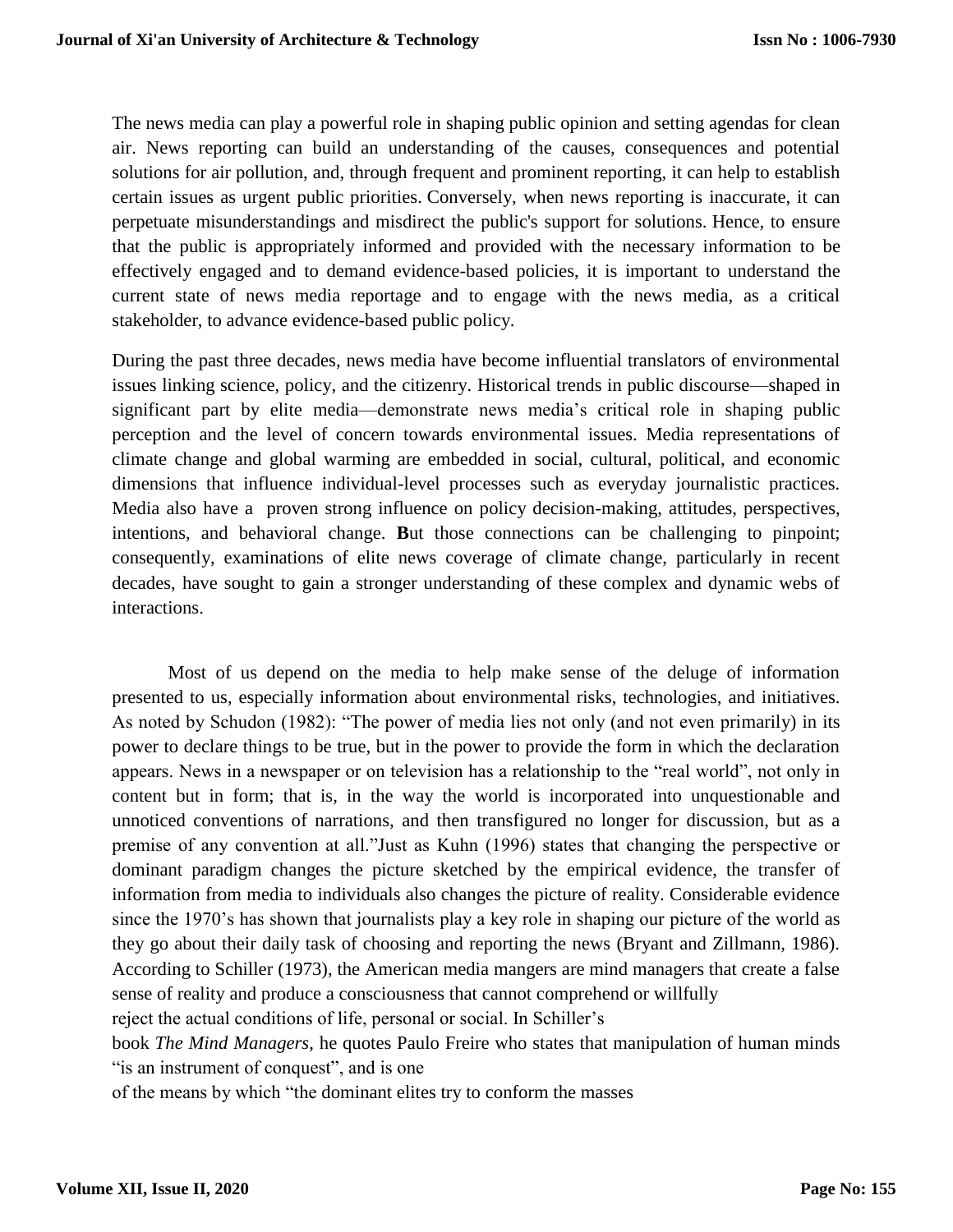to their objectives." Schiller continues to describe the United States as a divided society in which manipulation is one of the chief instruments of control in the hands of a small governing group of corporate and governmental decision-makers. According to many researchers, the media is a great and important influence in our society. Media can promote and inhibit social change of which values and attitudes toward the environment and environmental Each day journalists go through the same routine with the news. First, they decide which news to cover and report. Second, all the available reports are assessed, on which a typical day a newspaper will reject over 75% of the potential news. Once the information passes through, the journalists need to assess what type of treatment these topics will policy has changed (Neuzil and Kovarik, 1996). Therefore, the media should be addressed in understanding the lack of knowledge about global warming in our society and the lack of importance attributed to global warming. Who determines what we see and hear in the media? How is this information filtered? Who provides the information to the media? Why is a story covered? These are all important questions to understanding the extent of environmental coverage by the media. We begin to answer these questions by identifying those factors that are involved in filtering the news stories, which include the following gatekeepers that may represent industry perspectives: reporters/journalists, advertisers, and corporate owners.

The present study is planned to analyze how media has been handling its responsibility in highlighting the actual cause behind the issues of Delhi smog. The coverage given to this particular environmental issue by major media houses in India will be quantified and analyzed to discover how much importance this issue has received at the hands of media. The paper will also analyze the themes reported by the media in an attempt to overcome this issue. This paper will deal with various aspects and study the manner in which media covers Delhi smog issue which is seems to be a serious environmental crisis in India.

### **Objectives-**

The main objectives of this paper are

- 1. To study the media's role towards disaster issues
- 2. To study the media's coverage of Delhi smog

# **Research methodology**

The researcher has implied qualitative method. Therefore the researcher used only secondary data for this research. Here the secondary data included only the media coverage of the Delhi smog issues of India which are available on various books, magazines, research paper and internet. The researcher will select all the different types of media while covering this Delhi smog issue. Through the content analysis the researcher tries to find out how media of India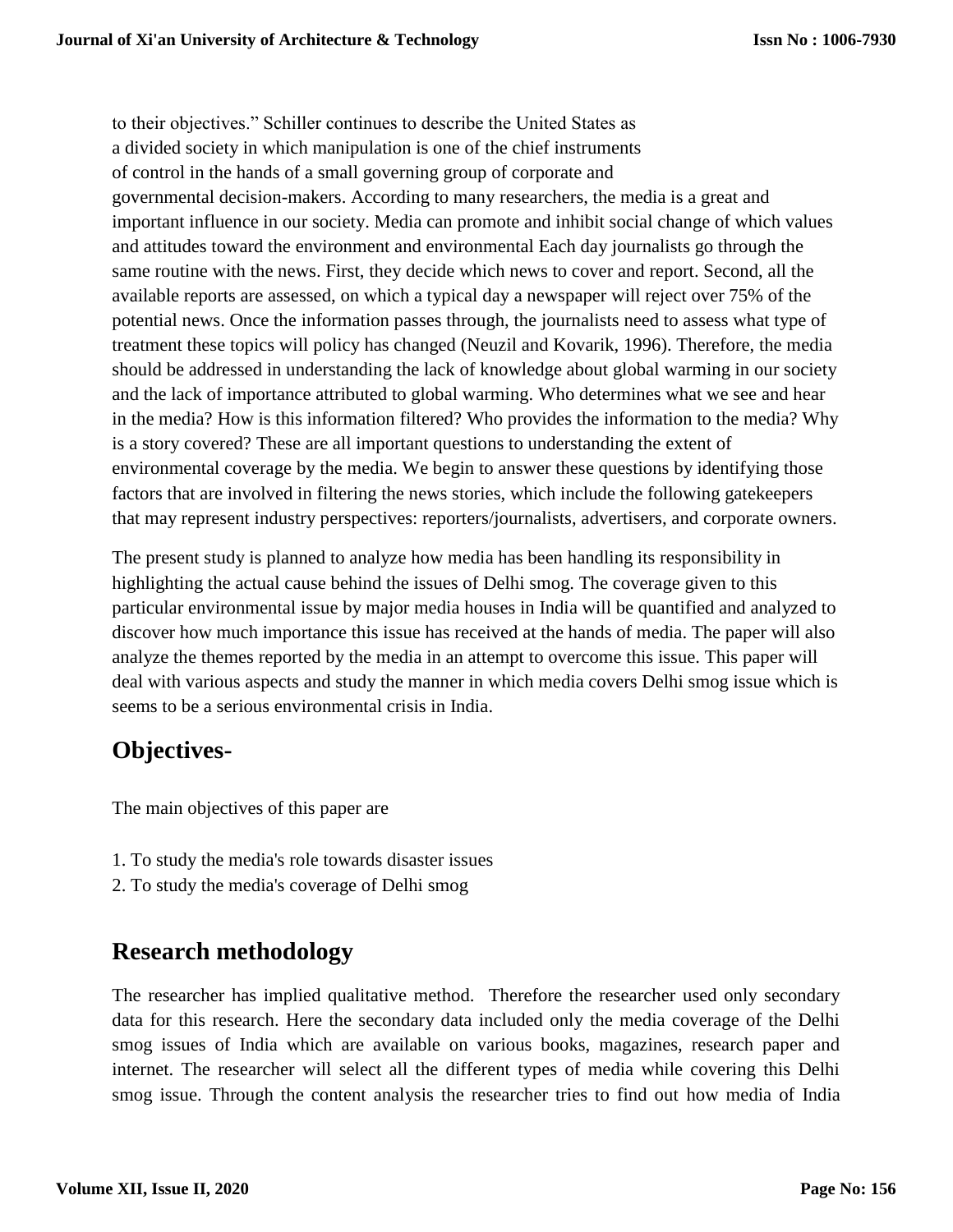presented such environmental issues. Apart from that researcher through this research paper will also give insights about the consequences of such coverage of media.

#### **Data collection and analysis-**

### **Media and Environmental issues**

With circulation growing each year, India has a successful newspaper business. Though Hindi newspapers have a larger reader base, English newspapers come a close second. With the age of new media technology in India, Indian newspapers have invested in digital media, and most of the major newspapers now publish an online version of their paper. The Indian media always plays an important role in shaping social norms, policies and politics. Indeed, recent studies have demonstrated how media content in India has shaped discussions around issues like diaster

Management of air quality in India is primarily the responsibility of the Ministry of Environment, Forest and Climate Change and is regulated under the Air (Prevention and Control of Pollution) Act 1981. The Central Pollution Control Board, along with its state counterparts, is the designated authority for the management of air quality. However, as the harmful health effects of air pollution have become increasingly clear, the role of the Ministry of Health and Family Welfare as an active advocate for clean air in the interest of human health has increased. Indeed, there has been some recognition of this in India, as the Ministry of Health and Family Welfare has established an innovative high-level multisectoral steering committee on air pollution, which has formulated a set of recommendations for coordinated actions to reduce the major sources of air pollution and to strengthen the existing health infrastructure and capacity to mitigate its health impacts.

The media plays a very important role in shaping public awareness about global climate change and associated actions. When we discuss about role of media, we need to focus on three key issues which are to inform, to educate and to entertain. Traditionally, radio, television and newspapers which have been playing an important role for spreading awareness among the people for climate change and environment protection at the faster rate than the personal contacts. Further they have been enriched by the production and distribution of printed materials such as books magazines and brochure which has helped in transfer of new and current awareness whereas radio and television are important tools for quick information.

Environmental reporting is a focused subject now. A media person can give general knowledge about waste disposal or anniversary activities concerning the environment. In1983 China published its first newspaper on the environment, and the first publishing house on environmental science was set up in 1980. India's most popular newspapers like The Times of India, The Hindu, Hindustan Times and The Indian Express have an article on environmental issues at least every second day.

.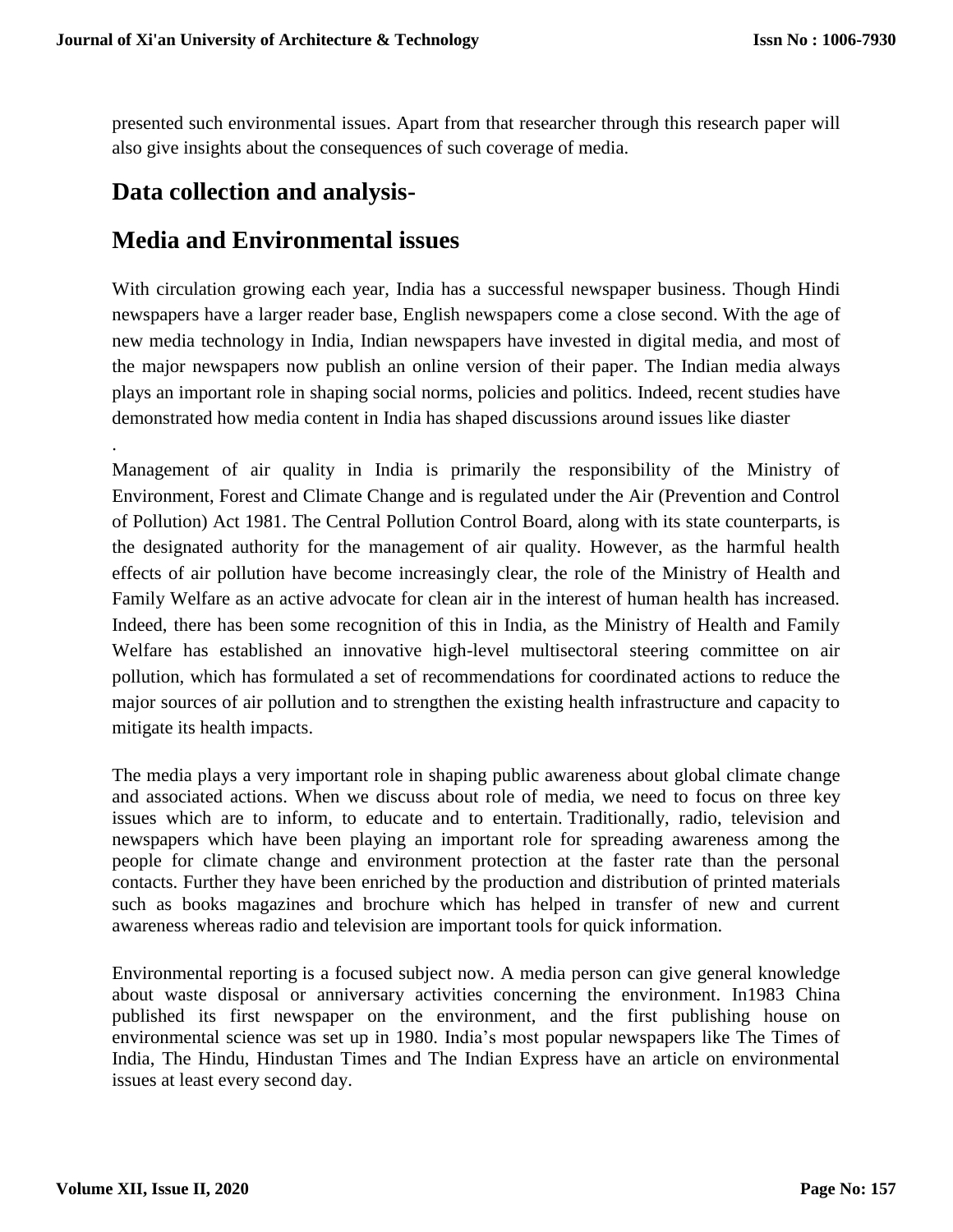The environmental magazine like "Down to Earth" had been found to cover a broad variety of environment related topics and their scientific background. This magazine has informed and inspired people about environmental threats facing India and the world -- a dimension underplayed in mainstream media. Circulation figures are not a true indicator of the wide reach of the magazine: Down to Earth has become a reading habit in 400 out of about 500 districts of the country - which is more than any other Indian newspaper or magazine.

### **Media's coverage of Delhi smog**

The major cause of Delhi smog was the **burning of crops** by the farmers from the neighbouring states of Haryana and Uttar Pradesh. At the end of the Kharif season, farmers burn rice stubbles before commencing the planting of crops for the Rabi season.The wind directs the smoke towards Delhi and worsens the already polluted atmospheric air. The smog in Delhi traps the pollutants and dust particles and makes it difficult to breathe. Though Delhi has a high number of environmentally friendly CNG-run buses but in spite of this, the air pollution due to vehicular emission is tremendous. It is because of the reduced green cover over Delhi. The past two decades have seen a rampant growth of real estate all over the city. The dust particles get trapped in the cold and damp air thereby affecting weather conditions. It results in the development of smog all over the area. It reduces visibility to a great extent. As a result, there were numerous vehicular accidents on the highways.It is a collective malaise in many cities in India. The release of industrial wastes into the air and water is one of the primary reasons for air pollution. Dumping and burning of garbage contribute broadly as well. The Delhi Government did its best to curb air pollution by banning cracker sales. However, religious fervor saw people bursting crackers and worsening the already polluted air.

Respiratory diseases are on a sharp rise in Delhi which is predominantly contributed by the dangerous level of air pollution in the city. While some attribute this to the careless use of firecrackers during Diwali, other factors could be burning of solid waste in and around Delhi, vehicular emissions, dust by the roadside and around construction sites in Delhi and stubble burning in Punjab and Haryana. While Delhi state government has compared Delhi to a gas chamber, the central government declared measures such as schools being closed for three days, no construction and demolition work for the 10 days in Delhi and NCR region to control the situation.

Almost 200 news stories on the issue of air pollution among the six newspapers were published in the year 2016. Most of these news items appeared in November.Hindustan Times has given wide coverage and Dainik Bhaskar covered almost 15 news items in its different pages. Among these news items only a few articles were written on editorial pages. The Hindu newspaper has published maximum number of edit articles written on the issue Hindustan and Dainik Jagran also published two editorials each during the period of this analysis.

The researcher went through total 40 articles and news stories which are published in the year 2019. Deccan herald, Times of India, the Hindu, the Economics times, Live mint, CBS news, The Washington post etc were the newspaper who published in various stories on this particular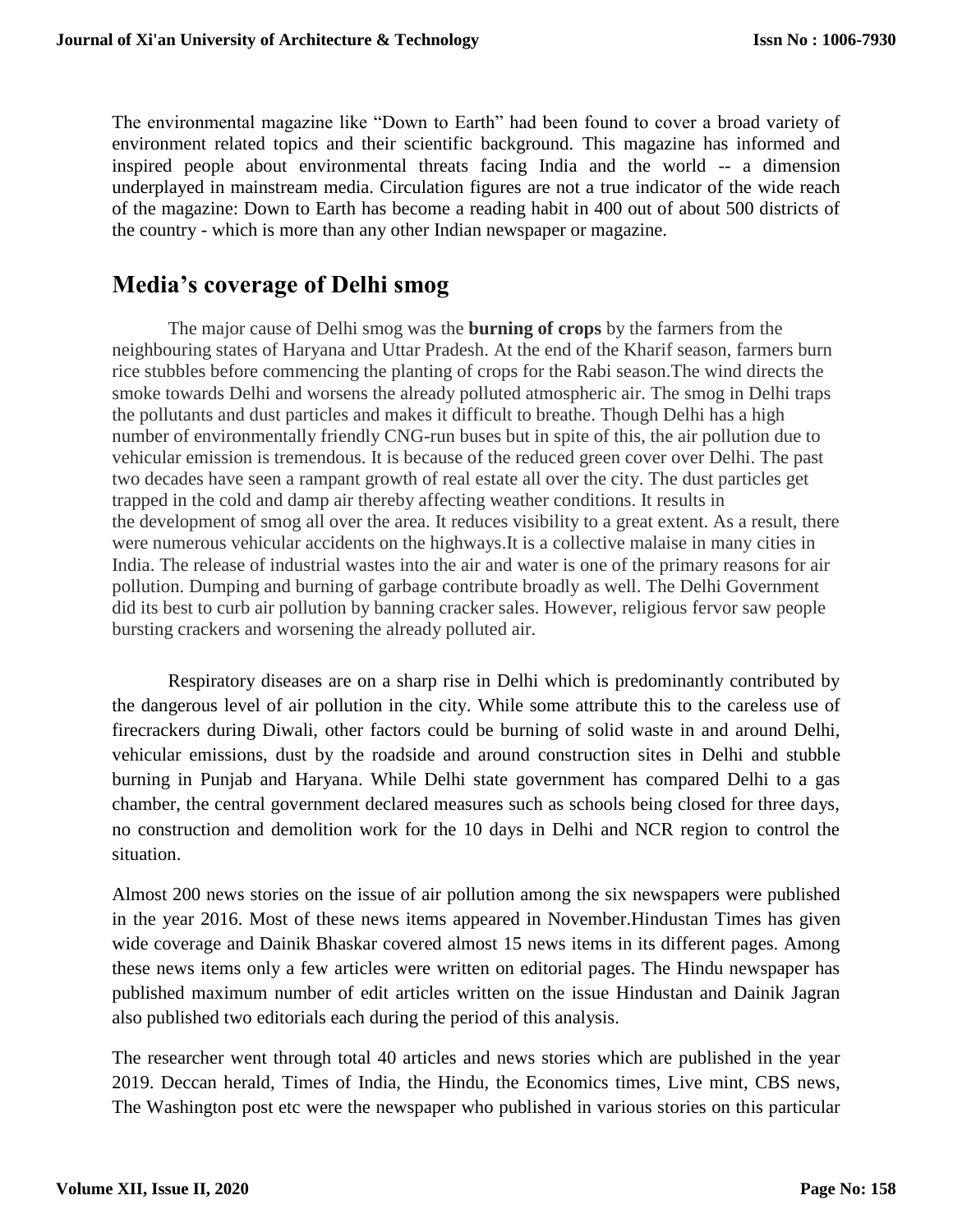issue. Here some of the stories dealt with the possibilities of how to tackle this Delhi pollution. India Today reported that the average AQI of Delhi from January 1 to November 4 this year was 195. The same figure for 2018 was 204. With a reduction of 9 points or 4 per cent for 2019, the average AQI has improved from 'poor' to 'moderate'. Between 2018 and 2019, the number of good' days went up from 0 to 2, satisfactory' days (AQI 51-100) rose from 53 to 57 and the number of days with moderate' AQI (101-200) rose from 103 to 118. Thus the number of days with good to moderate air quality rose by 21 days.

Over the year, there was an increase in the number of news stories on air pollution in India in the national media. Some stories described the risk to health from air pollution as moderately to extremely severe. And almost 393 stories described the situation as needing urgent action. A very limited information was provided on the kinds of illnesses that can result from exposure. The common illnesses resulting from air pollution stories published in either media were less than 30% . Avery few articles mentioned the population groups most at risk from air pollution, such as children or older people. In India vehicles were presented most often as the cause of air pollution (in over 50% of articles in both national and international media). Some of the most important sources of air pollution were mentioned less often: 6% of national and 18% of international media articles mentioned unclean sources of household energy; 3% of national and 9% of international media articles mentioned agricultural field burning. At last, the majority of articles did not mention any specific institution or organization – such as the government or industry groups – as the primary responsible stakeholder, thus leaving ambiguous the organizations whose leadership was necessary to reduce air pollution.

#### **Conclusion-**

The basic functions of Media is to inform, educate and entertain. Therefore, media's role is not only informing the people a particular issue but to educate them properly so that the people or the society got benefitted. When it is environmental issues, the media needs to inform people about the issue and also to educate them on that particular topic , so that the people become conscious of their various activities which will effect the nature.

The mass media could play a critical role in shaping the public debate on environmental issues in India. From the above discussion it is reflected that media can play an important role in not only responding but also in preventing or reducing the adverse impact of various environmental disasters like Delhi smog. While media were highly successful in spreading awareness on various government policies among the people imposed by the local Government of Delhi but the environmental coverage in the print and broadcast media can still be called limited in relation to the enormity of the nation's environmental problems. With the huge and proper reporting of the environmental issues will help to reduce it bad effect on the society. It is always advisable for all media to cover different stories of environment and it should be the duty of the journalist to not only inform them the issue but also educate them about the various solution of how they tackle these issues.